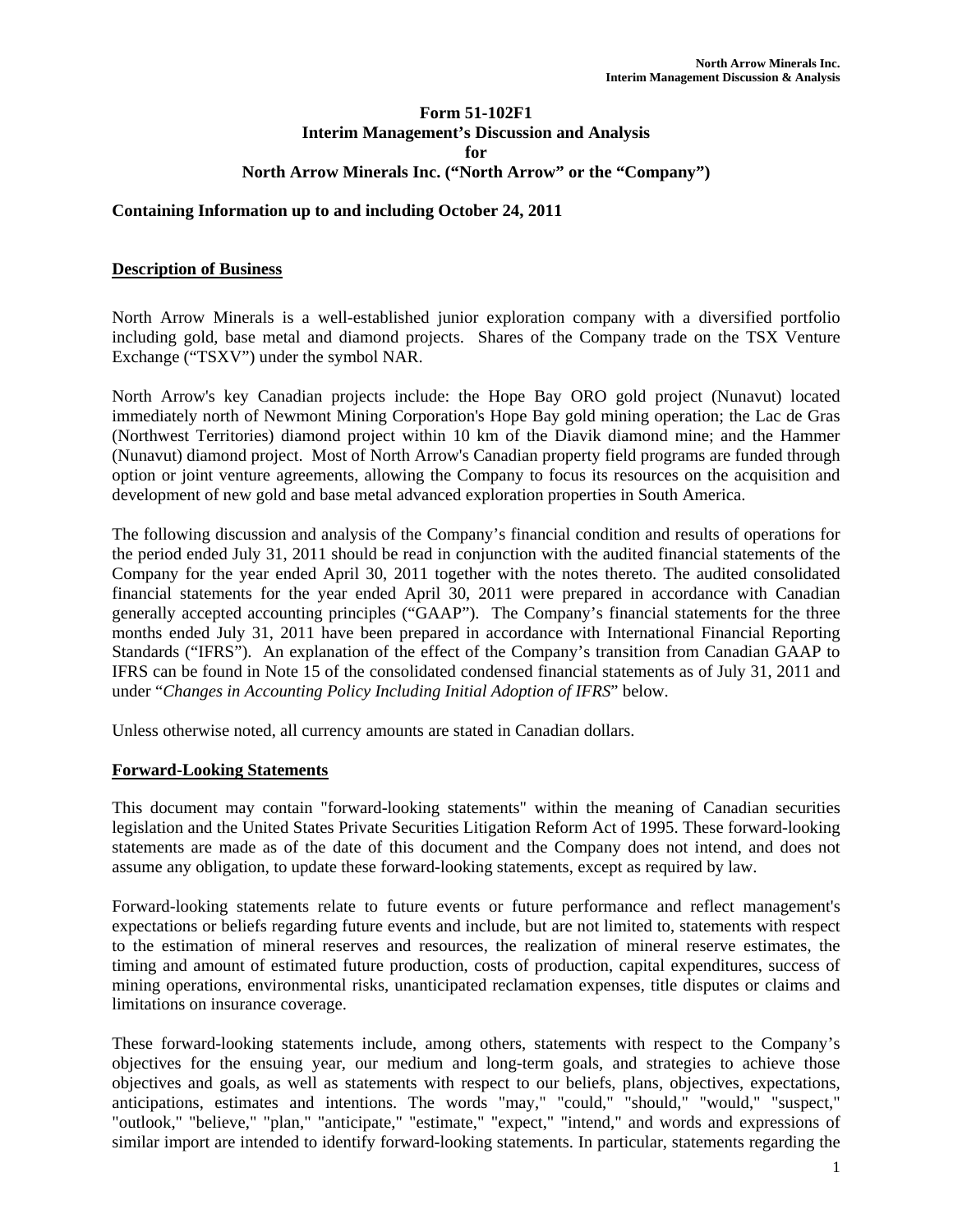Company's future operations, future exploration and development activities or other development plans contain forward-looking statements.

All forward-looking statements and information are based on the Company's current beliefs as well as assumptions made by and information currently available to the Company concerning anticipated financial performance, business prospects, strategies, regulatory developments, development plans, exploration, development and mining activities and commitments. Although management considers these assumptions to be reasonable based on information currently available to it, they may prove to be incorrect.

By their very nature, forward-looking statements involve inherent risks and uncertainties, both general and specific, and risks exist that predictions, forecasts, projections and other forward-looking statements will not be achieved. We caution readers not to place undue reliance on these statements as a number of important factors could cause the actual results to differ materially from the beliefs, plans, objectives, expectations, anticipations, estimates and intentions expressed in such forward-looking statements.

These factors include, but are not limited to, developments in world financial and commodity markets, risks relating to fluctuations in the Canadian dollar and other currencies relative to the US dollar, changes in exploration plans due to exploration results and changing budget priorities of the Company or its joint venture partners, changes in project parameters as plans continue to be refined; possible variations in ore reserves, grade or recovery rates; accidents, labour disputes and other risks of the mining industry; delays in obtaining governmental approvals or financing, the effects of competition in the markets in which the Company operates, the impact of changes in the laws and regulations regulating mining exploration and development, judicial or regulatory judgments and legal proceedings, operational and infrastructure risks, and the Company's anticipation of and success in managing the foregoing risks. The Company cautions that the foregoing list of factors that may affect future results is not exhaustive. When relying on our forward-looking statements to make decisions with respect to the Company, investors and others should carefully consider the foregoing factors and other uncertainties and potential events. The Company does not undertake to update any forward-looking statement, whether written or oral, that may be made from time to time by the Company or on our behalf, except as required by law.

### **Highlights for the period ended July 31, 2011 and subsequent events up to October 24, 2011:**

Since its inception in 2007, North Arrow has maintained a diversified portfolio of projects designed to provide a breadth of opportunity to discover metal resources. Management's strategy has included focusing on northern Canadian jurisdictions that are underexplored, and which in many cases have opportunities in close proximity to known deposits and mines. Where possible, the Company has entered into joint venture agreements to reduce the costs of exploration and capitalize on additional technical expertise.

In keeping with its strategy, the Company added new projects for evaluation, conducted exploration programs to advance existing properties, and in some cases completed evaluations that resulted in the termination of properties that were not deemed to have further potential for a significant return on investment. Recent highlights of these actions include:

## Acquisitions:

• In May 2011, the Company entered into an option agreement with Panarc Resources Ltd., to earn a 100% interest in the "Seagull" property which covers 3,925.4 acres approximately 156 km west of Watson Lake, Yukon. The claims are prospective for tin mineralization. In July 2011, a prospecting and sampling program was carried out and the interpretation of results is pending.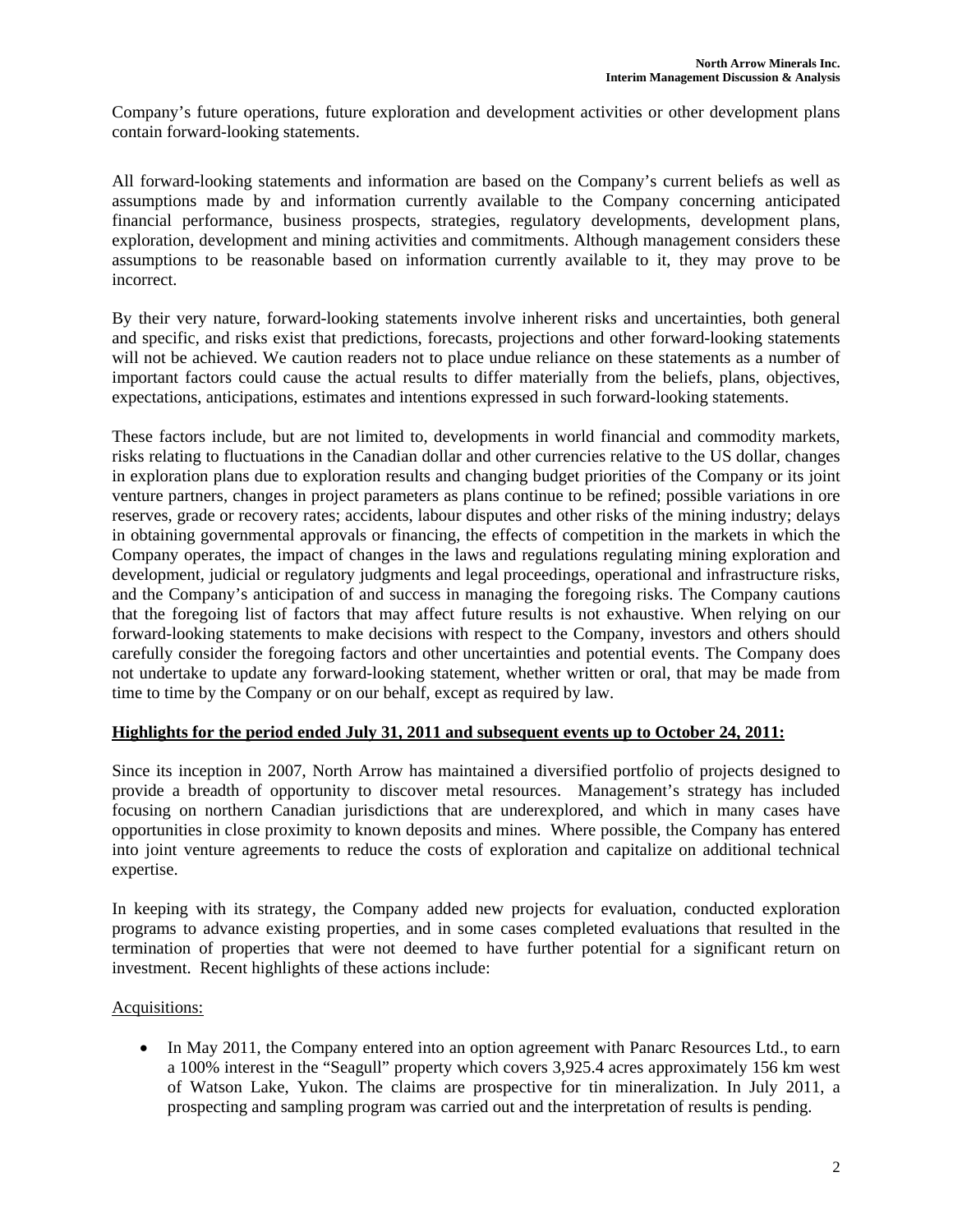• In June of 2011, the Company acquired by staking, four claims totaling 4,467 acres with known gold occurrences, in the Contwoyto Lake area, near the past producing Lupin gold mine and the Company's Butterfly gold deposit (prospect) in Nunavut. In September of 2011, the Company acquired by staking, an additional 2,582.5 acre claim with known gold occurrences in the Contwoyto Lake area near Lupin. Collectively the claims staked in 2011 in the Contwyoto area along with the Company's nearby existing Pan and Butterfly leases comprise the Contwoyto project.

# Project Advancements:

- In July 2011, the Company initiated a drill program on its Hope Bay ORO project in Nunavut. An 11 hole, 1,225 metre drill program was completed in late August and results are pending. The program was funded by Sennen Resources Ltd. ("Sennen") under the terms of an option agreement whereby Sennen may earn a 60% interest by spending \$5 million over a five year period.
- In September 2011, the Company and Springbok Holdings Inc. ("Springbok") announced an option agreement regarding their Lac de Gras property with Harry Winston Diamond Mines Ltd. (Harry Winston) and its wholly owned subsidiary, 6355137 Canada Inc. Under the terms of the agreement, the Company's Lac de Gras property and Harry Winston's adjoining property collectively form a "joint venture property" totaling over 307,000 acres. Harry Winston is to carry out exploration on the joint venture property, incurring at least \$5,000,000 in expenditures over a five year period in order for the option to vest. Upon vesting Harry Winston and its subsidiary will hold a 55% interest and the Company and Springbok will equally share a 45% interest.

## Project terminations:

• In August 2011, the Company terminated the option agreement for its Yukon Gold Property following a review of the results for the exploration program carried out in 2010.

The appointment of Mr. Brian McEwen, P. Geol as President and Chief Operating Officer in March of 2011, represents a shift in North Arrow's strategy to build a strong resource development program by including exploration projects in proven mining areas within stable jurisdictions of South America. The new management team believes that several areas, particularly Chile and Colombia, offer excellent opportunities for projects with near-term production potential for gold and base metals. North Arrow has completed the creation of its Chilean subsidiary, Compania Minera North Arrow Chile Limitada and established an exploration office in Santiago under the direction of the new country manager, Rodrigo Ocampo. The Company continues to review advanced exploration properties throughout South America and expects to add to its portfolio of precious and base metal projects in the coming months.

In June 2011, the Company, as part of this shift in strategy, signed a non binding Letter of Intent ("LOI") to acquire a 100% interest in the Agua Grande gold-copper project in Region IV of Chile. The project consists of 18 claims covering 1,370 hectares within the Agua Grande mining district. It is the opinion of management that the Agua Grande project has all the indicators that it could host a substantial goldcopper deposit, including strong structural controls, an extensive hydrothermal alteration zone, and widespread gold placer deposits. Surface sampling and local small- scale mining from both the surface and subsurface have reported excellent grades of gold and copper, providing multiple targets for exploration.

Under the terms of the LOI, North Arrow was required to make a cash payment of US\$50,000 (completed) for the exclusive right to conduct technical and legal due diligence over a period of up to 90 days (subsequently extended for an additional 90-day period in September 2011) before executing a Definitive Agreement. If North Arrow executes the Definitive Agreement, the Company will have the option to acquire a 100% interest in the project by making staged cash payments totaling US\$10 million over approximately five years and completing a feasibility study. The Owners will retain a 1.5% net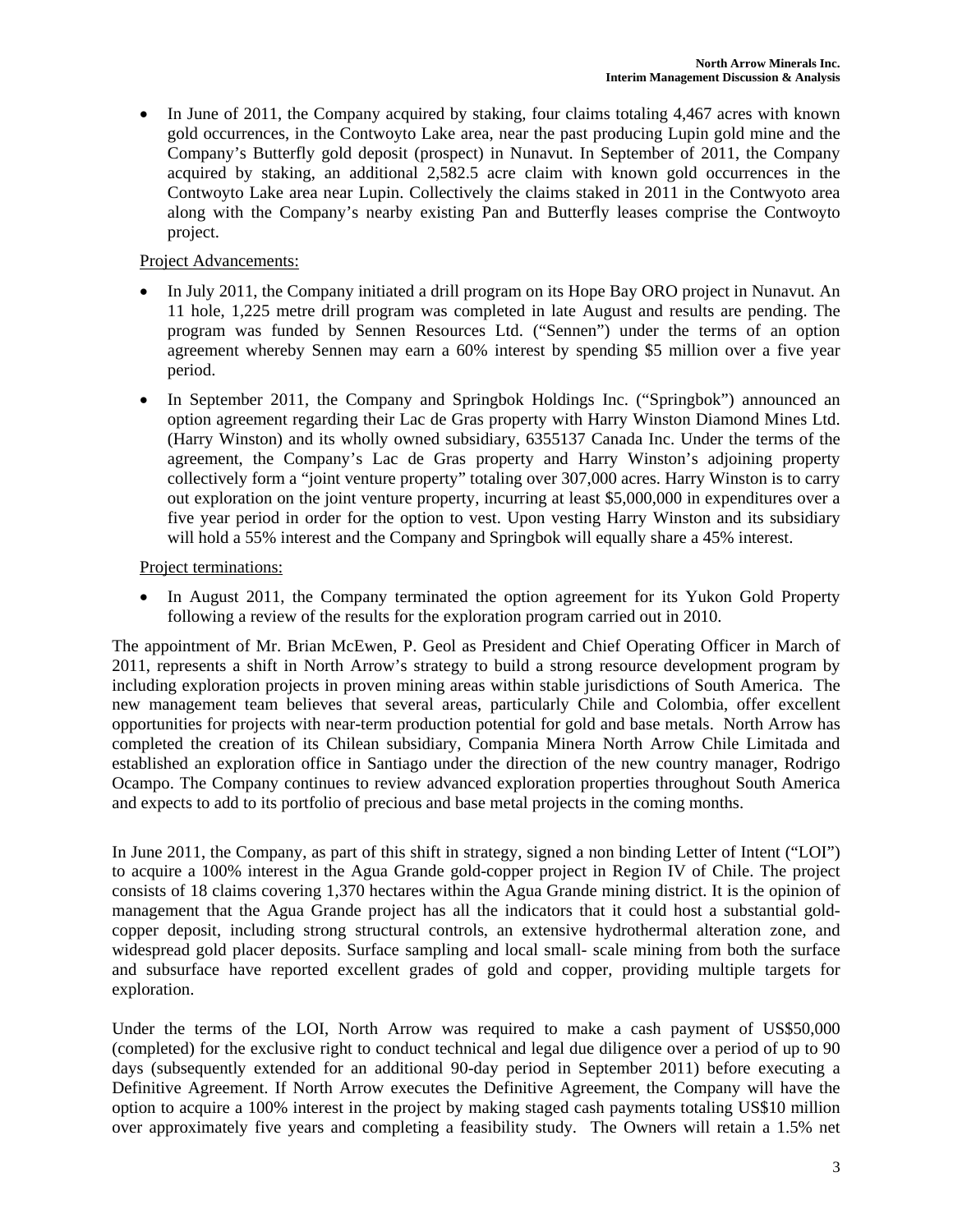smelter royalty. For additional details on the project and LOI, the reader is referred to the original news release dated July  $11<sup>th</sup> 2011$ .

A condition of the LOI required the underlying project owners to secure certain outstanding properties. There was a delay and due to the length of time required to met the obligation, the start date of the due diligence period was adjusted to September  $14<sup>th</sup> 2011$ . As part of the due diligence, induced polarization (IP) and ground magnetic surveys were initiated in early October 2011.

Management believes that its new broader strategy of acquiring advanced exploration projects in South America will enhance its ability build resources, resulting in growth in the value of Company. In addition, Management has undertaken to broaden its investor relation and marketing programs to bring greater awareness to the Company and its activities.

In order to fund exploration and overhead obligations the Company arranged a \$1,000,000 private placement of a convertible note with Anglo-Celtic Exploration Ltd., a private company controlled by a Director. Regulatory approval of this transaction was received on August  $31<sup>st</sup>$ , 2011.

### **Exploration Update**

An overview of the exploration activities for the Company follows. For additional details the reader is referred to the original news releases and technical reports filed on SEDAR.

| Summary of Exploration Expense for the period ended July 31, 2011: |  |  |
|--------------------------------------------------------------------|--|--|
|                                                                    |  |  |

|                                                |                       |               |              | Write-offs & |               |
|------------------------------------------------|-----------------------|---------------|--------------|--------------|---------------|
|                                                |                       | Expended      |              | Recoveries   |               |
|                                                |                       | During        |              | During the   |               |
|                                                | <b>April 30, 2011</b> | the Period    |              | Period       | July 31, 2011 |
| Gold and Base Metal Properties, NWT, Yukon and |                       |               |              |              |               |
| Nunavut                                        |                       |               |              |              |               |
| <b>Exploration</b> costs                       | \$<br>22,994          | \$<br>11,669  | $\mathbb{S}$ | (25, 649)    | \$<br>9,014   |
| Acquisition costs                              | 136,283               | 52,267        |              | (60, 579)    | 127,971       |
| Geological and assays                          | 6.561                 |               |              | (5,113)      | 1,448         |
| Office and salaries                            | 20,489                | 1,690         |              | (1,535)      | 20,644        |
|                                                | 186,327               | 65,626        |              | (92, 876)    | 159,077       |
| Lithium Property, Nunavut                      |                       |               |              |              |               |
| <b>Exploration</b> costs                       | 39,708                |               |              |              | 39,708        |
| Acquisition costs                              | 14,666                |               |              |              | 14,666        |
| Geological and assays                          | 11,464                |               |              |              | 11,464        |
| Office and salaries                            | 9,973                 | 2,594         |              |              | 12,567        |
|                                                |                       |               |              |              |               |
|                                                | 75,811                | 2,594         |              |              | 78,405        |
| Diamond Properties, NWT and Nunavut            |                       |               |              |              |               |
| <b>Exploration</b> costs                       | 252,487               | 164,953       |              |              | 417,440       |
| Acquisition costs                              | 22,364                | 21,527        |              |              | 43,891        |
| Geological and assays                          | 153,264               |               |              |              | 153,264       |
| Office and salaries                            | 129,642               | 12,392        |              |              | 142,034       |
|                                                | 557,757               | 198,872       |              |              | 756,629       |
|                                                |                       |               |              |              |               |
| <b>TOTAL</b>                                   | \$<br>819,895         | \$<br>267,092 | \$           | (92, 876)    | \$<br>994,111 |
|                                                |                       |               |              |              |               |

Unless otherwise stated below, the Company's exploration activities are conducted under the supervision of Gordon Clarke, P.Geol. (NT&NU) the Company's Vice-President, Exploration. Mr. Clarke is considered to be a qualified person within the meaning of National Instrument ("NI") 43-101.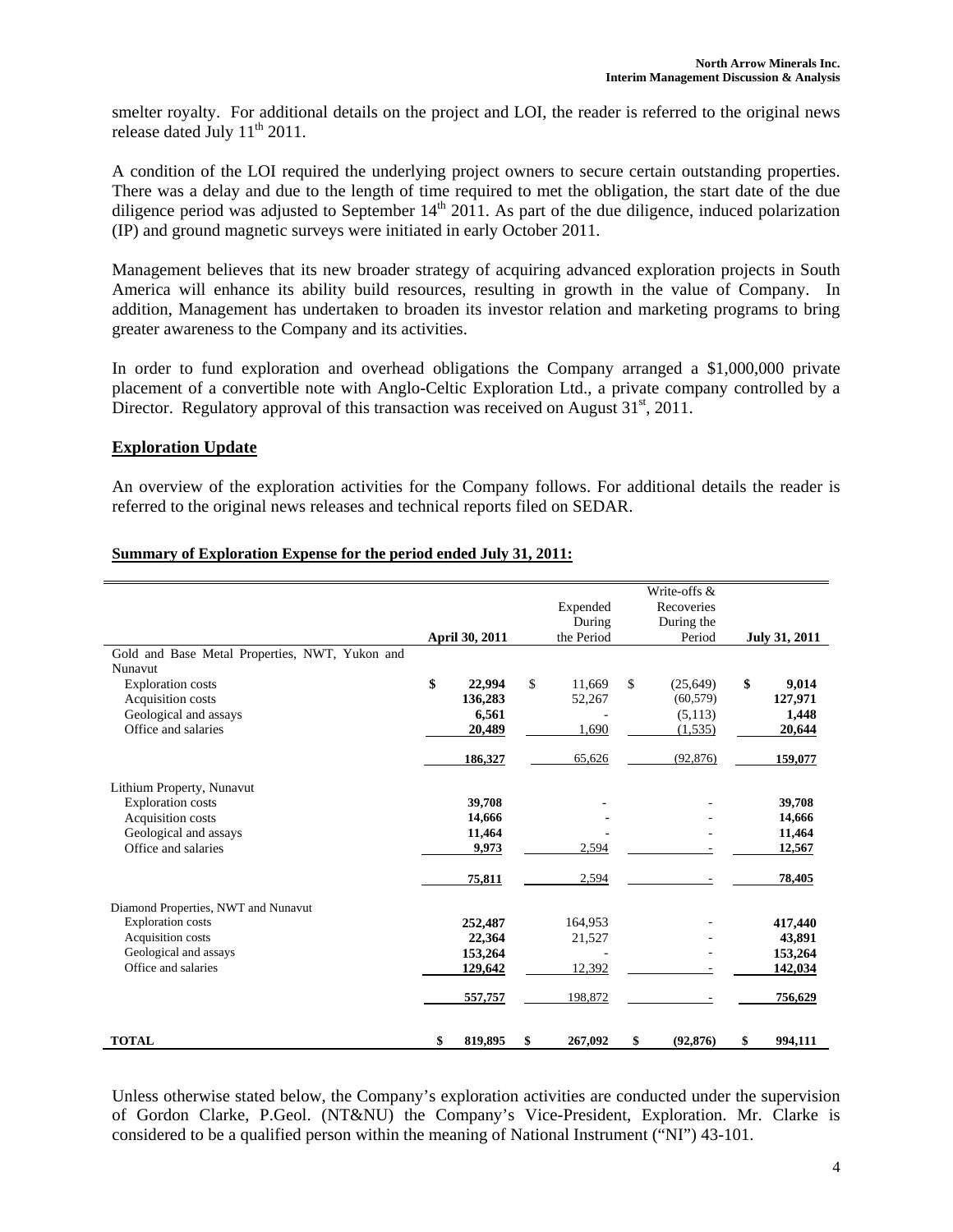## **Gold Projects - Overview**

#### Hope Bay ORO Project – Nunavut

The Company's 100% owned ORO gold property is located in the Hope Bay Volcanic Belt (HBVB) in Nunavut and is the only strategically located land holding in the HBVB that is not held by Hope Bay Mining Ltd. (a wholly owned subsidiary of Newmont Mining Corporation). Hope Bay Mining Ltd. estimates that current potential resources within the HBVB are approximately 9 million ounces of gold, including the Doris, Madrid and Boston deposits.

The ORO leases cover an area of 40 sq km that adjoins Hope Bay Mining Ltd's property with the Doris deposit located only 3.25 km to the south. The Doris deposit contains an indicated resource of 798,000 ounces of gold at a grade of 19.31 g/t and is currently being mined with ore being stockpiled until a new mill becomes fully operational. Mineralization at Doris occurs along a well-defined stratigraphic volcanic contact, which extends northward onto the Company's property. The ORO leases host numerous gold showings and potentially gold bearing structures including the Elu shear zone and Wombat zone.

Management believes that the location of the ORO project, situated along strike from Hope Bay Mining's multi-million ounce gold deposits is a significant exploration opportunity for the Company. As part of the continuing strategy to reduce shareholder risk while undertaking early-stage exploration, in February 2011, an option agreement was signed with Chelsea Minerals Corp. ("Chelsea"), allowing Chelsea the option to earn a 60% interest in the ORO gold project. In May 2011, Sennen Resources Ltd. ("Sennen") and Chelsea completed a plan of arrangement whereby Sennen acquired all of the issued and outstanding shares and assets of Chelsea, including the Oro option agreement. Under the terms of the agreement, Sennen may earn up to a 60% interest in the project by making an initial cash payment of \$50,000 (received) and spending \$5 million over a five year period. A minimum expenditure of \$500,000 is required in the first year (complete). Sennen has over \$15 million in its treasury and can fund the exploration obligations for the Oro project without the need to raise any further capital.

An eleven hole, 1,225 metre exploration program to explore the Ida Point prospect commenced in late July 2011 and was finished at the end of August 2011. Results are pending. Sennen is funding the program while North Arrow continues as operator.

### DMB Project – Nunavut

The Company's DMB gold project is located adjacent to Daniel Moore Bay on the north-west side of Bathurst Inlet, Nunavut. A reconnaissance exploration program carried out by International Mine Services Ltd., in 1967 documented a quartz veined shear zone up to 12 m wide and over 600 m long. Random chip sampling returned values of up to 0.12 oz/ton,  $(4.11 \text{ g/t})$  over 1.5 m. Mineralization is described as being contained within myriad veinlets of quartz intruded along the strike of the zone. The host rocks were mapped as metasediments with local volcanics. No other sample details were given in the assessment report filed with the Mining Recorder's Office.

In February 2011, the Company was granted an exploration permit for the northeast corner of NTS 76N/12 to cover the documented mineralized shear zone. In August of 2011, the Company conducted a site visit and collected 16 samples from the shear zone. No significant assays were returned and no further work is recommended.

### Yukon Gold Project – Yukon Territory

In July 2010, the Company acquired an option to earn a 100% interest in the Cal (1,446 acres) and Dotty (620 acres) mineral claims from Cathro Resources Corp. (50%) and Cazador Resources Ltd. (50%), both private companies.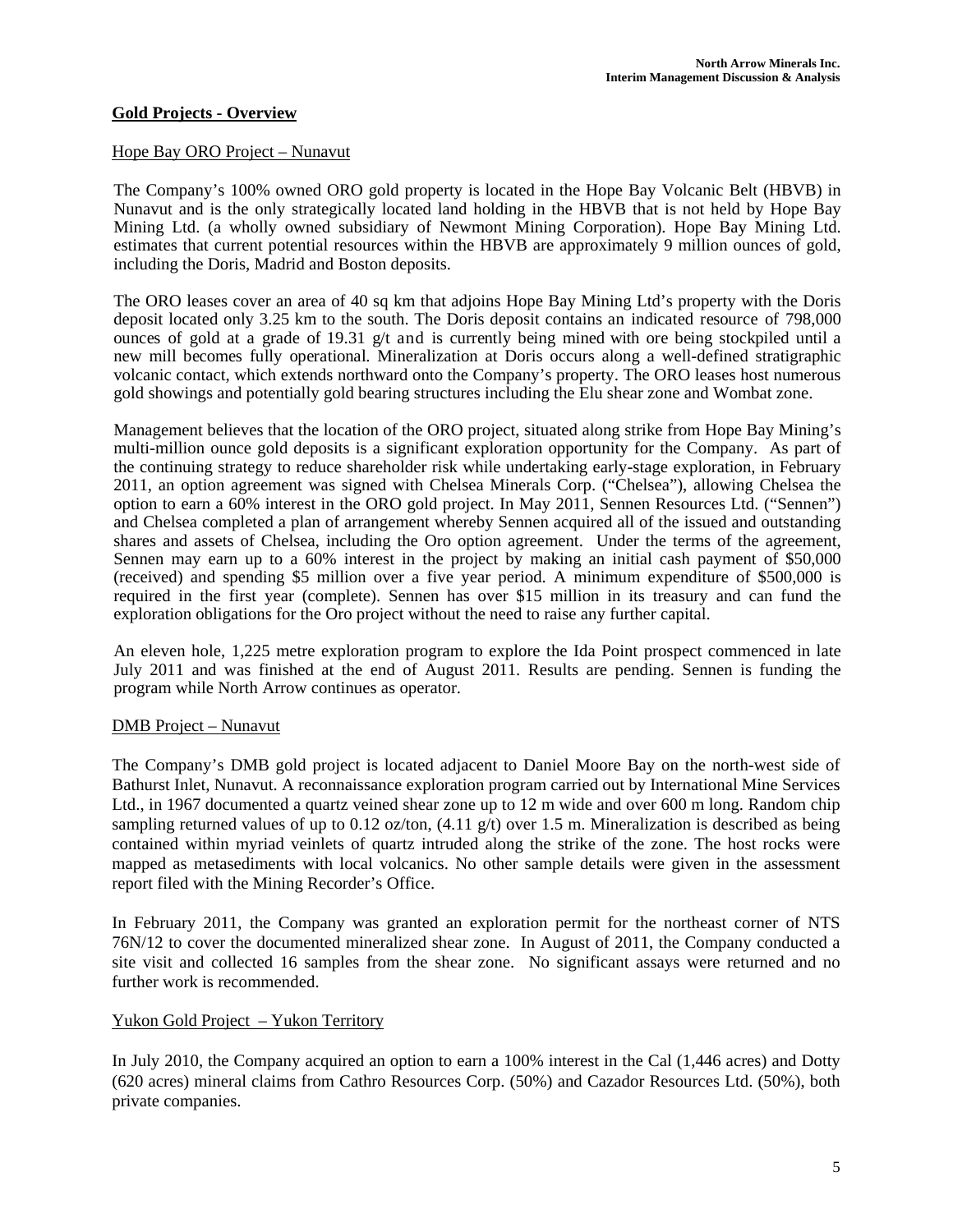Under the terms of the agreement, the Company could have earned a 100% interest in the property by funding a minimum \$35,000 initial exploration program (completed) and by making cumulative payments totaling \$150,000 and by issuing cumulative share payments totaling 750,000 shares over a period of four years. During the year ended April 30, 2011, the Company issued 25,000 shares to Cathro and 25,000 shares to Cazador, at a total estimated fair value of \$10,000. Following a review in August 2011 of the exploration results from a program conducted in 2010, management concluded that continued work on the project was not justified, and North Arrow will therefore not be proceeding with further option payments or obligations. Consequently, the Company has written off \$33,309, the carrying value of the property.

# **Diamond Projects - Overview**

# Lac de Gras Project – Northwest Territories

The Lac de Gras project originally consisted of over 81,000 acres and was a 50-50 joint venture with Dr. Chris Jennings [Dr. Jennings subsequently assigned his interest to Springbok Holdings Inc. ("Springbok")]. The 81,000 acre property is contiguous with a 226,000 acre block of claims held by Harry Winston Diamond Mines Ltd. ("Harry Winston"). Under the terms of the option agreement announced on September  $6<sup>th</sup>$  2011, the two properties collectively now form a "joint venture property" totaling over 307,000 acres. Harry Winston is to carry out exploration on North Arrow's property concurrently with its own property, by making expenditures of at least \$5,000,000 over a five year period in order for the option to vest. Upon vesting, a joint venture will be formed in which Harry Winston will hold a 55% interest and North Arrow and Springbok will equally share a 45% interest in the entire 307,000 acre joint venture property.

The joint venture property forms a very large, contiguous block located within the prolific Lac de Gras diamondiferous kimberlite field in Canada's Northwest Territories, home to some of the richest diamond deposits in the world. The joint venture property directly adjoins the mineral leases that host the Diavik diamond mine, located only 10 km to the north and the Ekati diamond mine is located within 40 km to the northwest. The trend line defined by Diavik's mine project kimberlites runs directly through the centre of the joint venture property, while trend line defined by Ekati's mine project kimberlites crosses the western portion of the joint venture property.

Previous exploration has been carried out on portions of the joint venture property, but traditional surface till sampling for kimberlite mineral indicator trains has been hampered by thick glacial till cover. Work has already begun on mapping local ice directions and till characteristics in preparation for a systematic basal till sampling program, to be initiated in early 2012. The program will use a track mounted reverse circulation drill to sample a complete till column and reach basal till not accessed by previous sampling.

### Hammer Project- Nunavut

The Hammer project is located in the Coronation diamond district of Nunavut and is a joint venture between Stornoway Diamond Corporation ("Stornoway") (75%) and the Company (25%). In July 2009, Stornoway notified the Company that a new kimberlite had been discovered on the Hammer property. Kimberlite bedrock was found within a prominent topographic low feature that is 225 m long, between 15 and 100 m wide, and has a surface expression of approximately 1 hectare. A diamond (+0.106mm) was recovered from a small sample (6.6 kg) of the discovered kimberlite bedrock.

In September 2010, ground geophysical surveys were conducted over the Hammer kimberlite. A total of 7.6 line-km of total field magnetics and 2.2 line-km of Horizontal Loop Electromagnetics (HLEM) were completed. A magnetic anomaly was detected at the center of the work area, coinciding with the observable topographic low. The magnetic anomaly is  $\sim$ 530nT above background and is roughly 185 m in the NW-SE direction by 65 m in the NE-SW direction. A coincident moderate response conductor was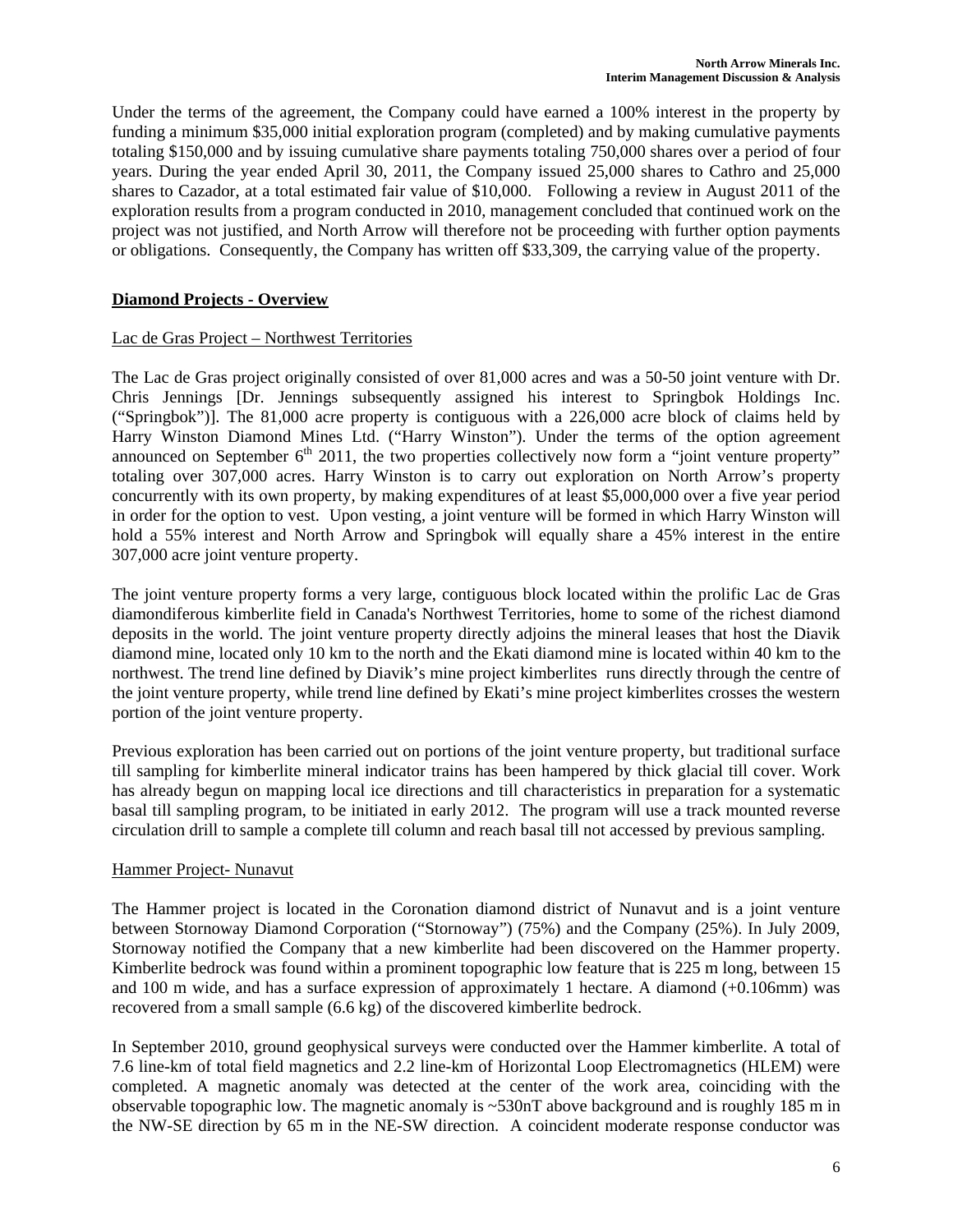detected with the HLEM survey. The HLEM conductive response outlined an area matching the dimensions of the magnetic anomaly.

The success of the 2010 geophysical program led to a drill program on the Hammer kimberlite in early June 2011. The program was completed in mid-July, with a total of twenty-one holes drilled for a total combined meterage of 1,800, of which 930 meters was kimberlite. The Hammer kimberlite appears to have an elongated surface expression of approximately 0.4 hectares, a confirmed depth extent of at least 200 meters, and consists of olivine-rich variably bedded volcaniclastic kimberlite. Samples will be submitted for both microdiamond and macro-diamond analysis. Results are expected by late fall, 2011.

## **Base Metal Projects – Overview**

#### Seagull Project – Yukon

In May 2011 North Arrow entered into an option agreement with Panarc Resources Ltd. ("Panarc") for the Seagull Tin project located approximately 156 km west of Watson Lake, Yukon. The project includes seventy-six claims totaling 3,925.4 acres staked by Panarc to cover historic tin showings. In the long-term the tin market is expected to remain strong, with the major demand being from the use of tin in solder for the growing electronics industry.

Under the terms of the agreement, the Company made an initial cash payment of \$15,000 to Panarc and issued 100,000 common shares. In addition, the Company must incur aggregate exploration expenditures of \$300,000 within a three-year period. Panarc will retain a royalty equal to 2.0% of net smelter returns, of which the Company may purchase one percentage point (1.0%) for \$1,000,000 CAD such that the royalty would be reduced to 1.0%. Panarc and the Company are related by virtue of a common director.

Tin mineralization within the project area has been documented and is related to the mid –Cretaceous aged Seagull Batholith which has been mapped in outcrop over an area of 14x44 km. In July of 2011, a prospecting and sampling program was carried out over the project claims. Results are pending.

# **Lithium Projects – Overview**

The Company maintains in good standing mining claims covering spodumene (lithium) rich pegmatites in the Northwest Territories (Phoenix project) and in Nunavut (Torp Lake project). While the Company is currently considering various options for these properties, it is choosing to focus its exploration efforts on gold and base metal opportunities in Canada and South America.

#### **Other Exploration Properties**

The Company maintains an interest in a number of additional, non-material exploration properties. The Company continues to review the available exploration data associated with these properties in an effort to evaluate ways to further advance these properties. Included in these properties are the Anialik, Contwoyto and Bamako gold projects in Nunavut, the Run Lake base metal project in Nunavut and the Hay-Duck base metal property in the Northwest Territories.

### **Results of Operations**

The Company's principal business activity is the acquisition and exploration of mineral properties. The Company currently has mineral property interests in the Northwest Territories and Nunavut, Canada.

During the period ended July 31, 2011 (the "Current Period"), the Company recorded a loss of \$406,822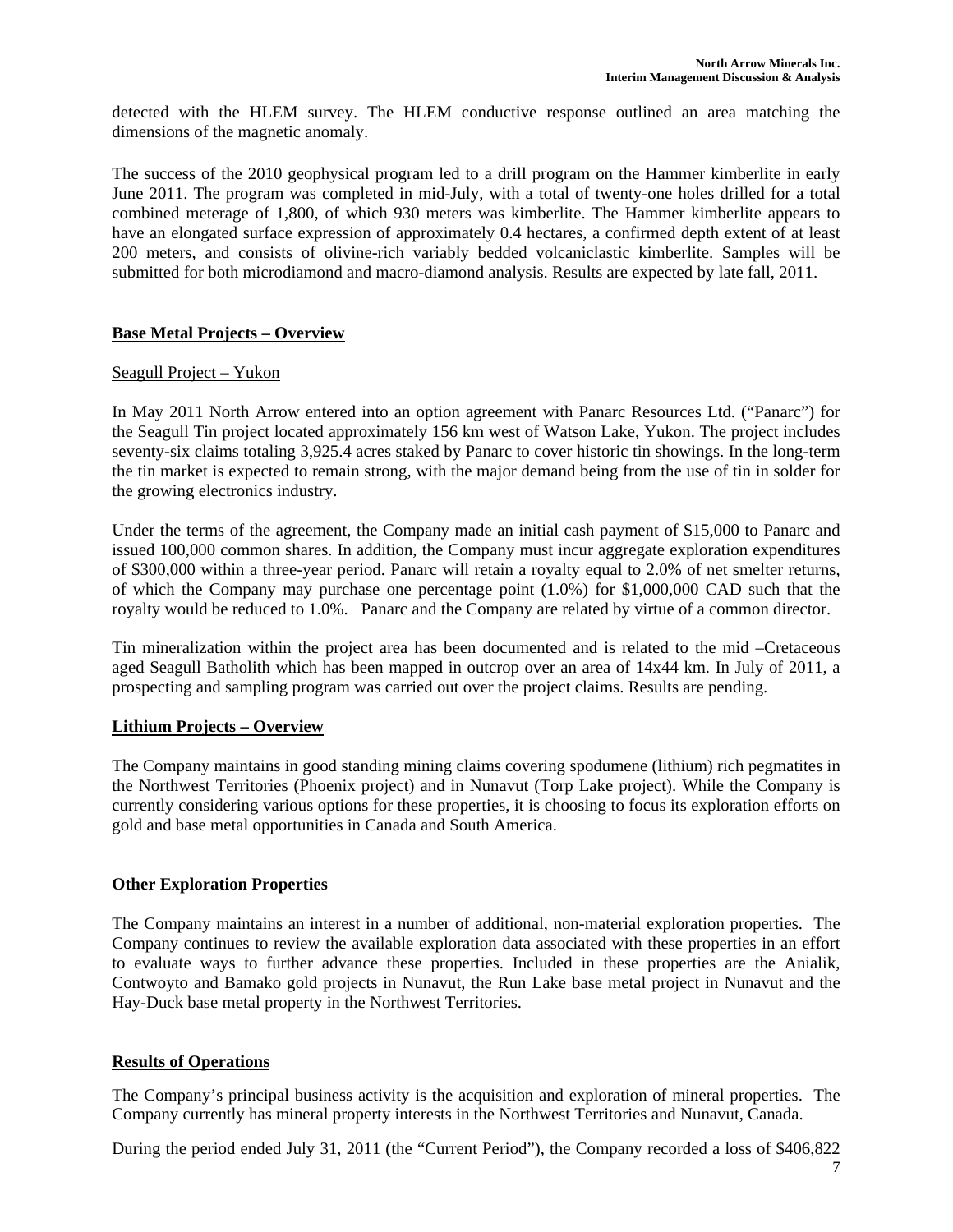(\$0.01 loss per share) as compared to a loss of \$161,178 (\$0.01 loss per share) for the period ended July 31, 2010 (the "Comparative Period"). The main reason for this difference is a \$278,290 increase the Company's administrative expenses (Current Period - \$439,943; Comparative Period - \$161,653).

Property investigation costs (Current Period - \$71,338; Comparative Period - \$5,241) and share-based compensation (Current Period - \$82,075; Comparative Period - \$21,854) were the most significant portions of the loss. During the Current Period, the Company issued 1,220,000 stock options and began an exploration program in South America. Consulting (Current Period - \$55,000 Comparative Period - \$Nil) and professional fees (Current Period - \$72,126; Comparative Period - \$21,243) also had a large impact on this increase, followed by increases in salaries and benefits (Current Period - \$66,778; Comparative Period - \$49,117), advertising, promotion and travel, (Current Period – \$57,897; Comparative Period - \$35,597) and office, miscellaneous and rent (Current Period - \$32,426; Comparative Period - \$24,055). Regulatory filing fees (Current Period - \$2,184; Comparative Period - \$4,376) and depreciation expense (Current Period - \$119; Comparative Period - \$170) both decreased during the Current Period. In general, administrative expenses have increased as the Company's corporate and exploration activities have increased.

Assets decreased from \$1,658,492 at April 30, 2011 year-end to \$1,656,178 at July 31, 2011 with capitalized resource property costs increasing from \$819,895 at April 30, 2011 year-end to \$994,111 at July 31, 2011. The Company wrote off \$33,309 of capitalized exploration and evaluation assets (Comparative Period - \$320). The Company's cash decreased from \$671,960 at April 30, 2011 year-end to \$559,169 at July 31, 2011. Total current liabilities increased from \$129,445 at April 30, 2011 year-end to \$438,866 at July 31, 2011. Included in this amount is \$162,232 advanced from Sennen for exploration work at the Hope Bay property which is being conducted by the Company, but funded by Sennen. There was an increase in share capital from \$10,947,436 at April 30, 2011 year-end to \$10,965,436 at July 31, 2011 due to shares issued with respect to a mineral property option agreement.

### **Summary of Quarterly Results**

Unless otherwise noted, all currency amounts are stated in Canadian dollars

The following table sets out selected unaudited quarterly financial information North Arrow Minerals Inc. and is derived from the Company's unaudited quarterly consolidated financial statements prepared by management. The Company's interim consolidated financial statements are prepared in accordance with IFRS and are expressed in Canadian dollars.

|                                 |                 | Income                     |                 | <b>Basic Earnings</b>     |        | <b>Fully Diluted</b>        |        |
|---------------------------------|-----------------|----------------------------|-----------------|---------------------------|--------|-----------------------------|--------|
|                                 |                 | or (Loss) from             |                 | (Loss) per share $^{(1)}$ |        | Earnings (Loss) per         |        |
|                                 |                 | <b>Continued Operation</b> |                 | from Continued            |        | share <sup>(1)</sup> - from |        |
|                                 |                 | and Net Income             |                 | Operation and Net         |        | <b>Continued Operation</b>  |        |
|                                 | Interest Income | (Loss)                     |                 | Income (Loss)             |        | and Net Income              |        |
| <b>Quarter Ending</b>           |                 |                            |                 |                           |        |                             | (Loss) |
| July 31, 2011                   | \$<br>943       | \$                         | (406, 822)      | \$                        | (0.01) | \$                          | (0.01) |
| April 30, $2011^{(2)}$          | \$<br>1.874     | \$                         | (2,152,683)     | \$                        | (0.04) | \$                          | (0.04) |
| January 31, 2011 $^{(2)}$       | \$<br>2,179     | \$                         | (121,088)       | \$                        | (0.00) | \$                          | (0.00) |
| October 31, $2010^{(2)}$        | \$<br>1,962     | \$                         | (425, 617)      | \$                        | (0.01) | \$                          | (0.01) |
| July 31, $2010^{(2)}$           | \$<br>795       | \$                         | (161, 178)      | \$                        | (0.00) | \$                          | (0.00) |
| April 30, $2010^{(3)}$          | \$<br>Nil       | ¢<br>J.                    | $(2,150,894)^*$ | \$                        | (0.00) | \$                          | (0.00) |
| January 31, 2010 <sup>(3)</sup> | \$<br>Nil       | \$                         | (236, 563)      | \$                        | (0.01) | \$                          | (0.01) |
| October 31, 2009 <sup>(3)</sup> | \$<br>Nil       |                            | (235, 440)      |                           | (0.01) | \$                          | (0.01) |

(1) Based on the treasury share method for calculating diluted earnings.

(2) Restated IFRS

(3) Canadian GAAP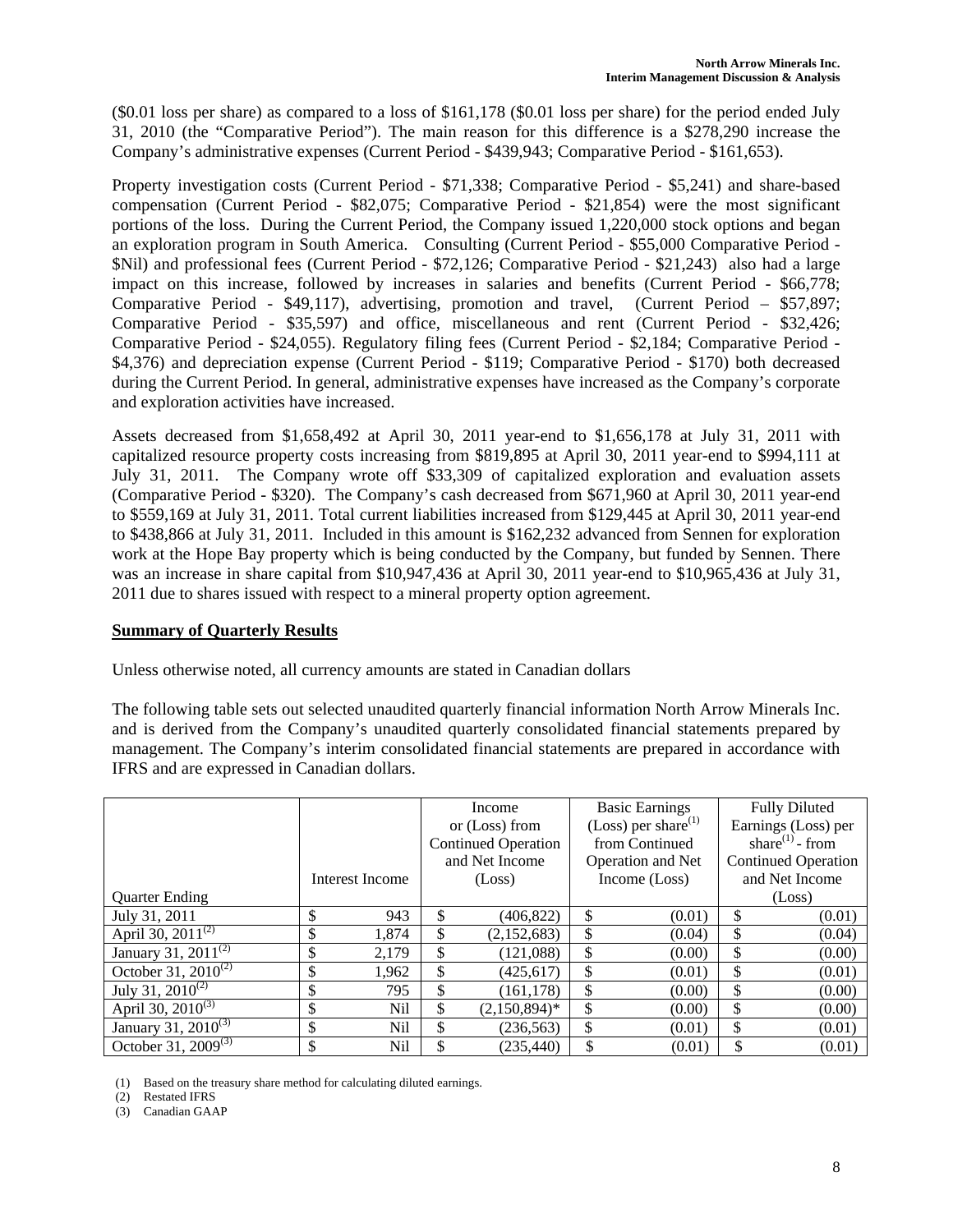\*includes a future income tax recovery of \$147,500 due to the application of EIC-146, "Flow-through Shares", during the years ended April 30, 2009. This is a non-cash item recorded in compliance with Canadian GAAP but is derecognized under IFRS.

## **Risks and Uncertainties**

The Company's financial condition and future prospects are significantly affected by overall economic conditions. The Company has no source of operating revenue and relies on equity financings and warrant exercises to further exploration on its properties.

Historically, the majority of the Company's expenses have been denominated in Canadian Dollars so its exposure to foreign exchange risk was limited. In July 2009, the Company acquired a land position, prospective for lithium, in North Carolina, USA (subsequently terminated) and in May 2011, the Company entered into a letter of intent for a Chilean exploration project. Exploration activities outside of Canada will expose the Company to foreign exchange risk. Presently, the Company does not use foreignexchange contracts to mitigate this risk, but that may change in future, depending upon the size of the Company's exploration programs denominated in currencies other than the Canadian Dollar.

The majority of the Company's receivables consist of sales tax receivables due from the federal government or from other exploration companies. From time-to-time, the Company will have receivables from companies with which it has exploration agreements or options. The maximum amount of the Company's exposure to credit risk with respect to its receivables is the carrying value of those receivables as at the balance sheet date.

The Company's liquidity risk, the risk that the Company won't be able to meet its obligations as they come due, is an issue, because the Company has no source of operating revenue and has a history of losses. To mitigate this risk, the Company's management actively monitors its cash-flow and made decisions and plans into 2011 accordingly. In August 2011, the Company concluded a \$1,000,000 private placement (please see "*Private Placement – August 2011*" below). Under the terms of a flow-through private placement completed in August 2010, the Company is required to spend \$712,500 on CEE on or before December 31, 2011.

### *Private Placement – August 2011*

On August 31, 2011, the Company received regulatory approval and closed a \$1,000,000 private placement of a convertible promissory note with Anglo-Celtic Exploration Ltd., a private company controlled by D. Grenville Thomas, who is a director of the Company. The private placement consists of a convertible note, structured as an unsecured, interest bearing loan of \$1,000,000. The term of the loan is for two years, to August 2013. Anglo-Celtic did not receive any warrants upon issuance of the convertible note, however, if North Arrow fails to repay the loan in full by August 31, 2012 or if North Arrow and Anglo-Celtic amend or re-negotiate the terms of the loan in future, Anglo-Celtic will have the right to convert the principal amount of the note into both common shares and an equal number of warrants, such warrants being exercisable until the loan's August 31, 2013 due date. Any shares issued pursuant to the terms of this private placement will be subject to a hold period, which expires on January 1, 2012.

As a result of the private placement, Mr. Thomas, through Anglo-Celtic, may become a "Control Person" (as defined in the TSX Venture Exchange's policies) of North Arrow. Mr. Thomas, through Anglo-Celtic, currently owns 9,839,582 common shares, representing approximately 18.7% of North Arrow's issued and outstanding common shares, and will be entitled to acquire a further 4,000,000 common shares by converting the \$1,000,000 loan principal into common shares at a conversion price of \$0.25 per share. If Anglo-Celtic converts the entire principal amount of the loan, Mr. Thomas would control approximately 24.4% of the then issued shares of North Arrow (assuming no other shares are issued by North Arrow, except the common shares to Anglo-Celtic upon conversion of the loan). The creation of a new Control Person requires shareholder approval, which North Arrow will seek from shareholders at the Annual General Meeting to be held on November 3, 2011. Proceeds from the loan will be used to continue to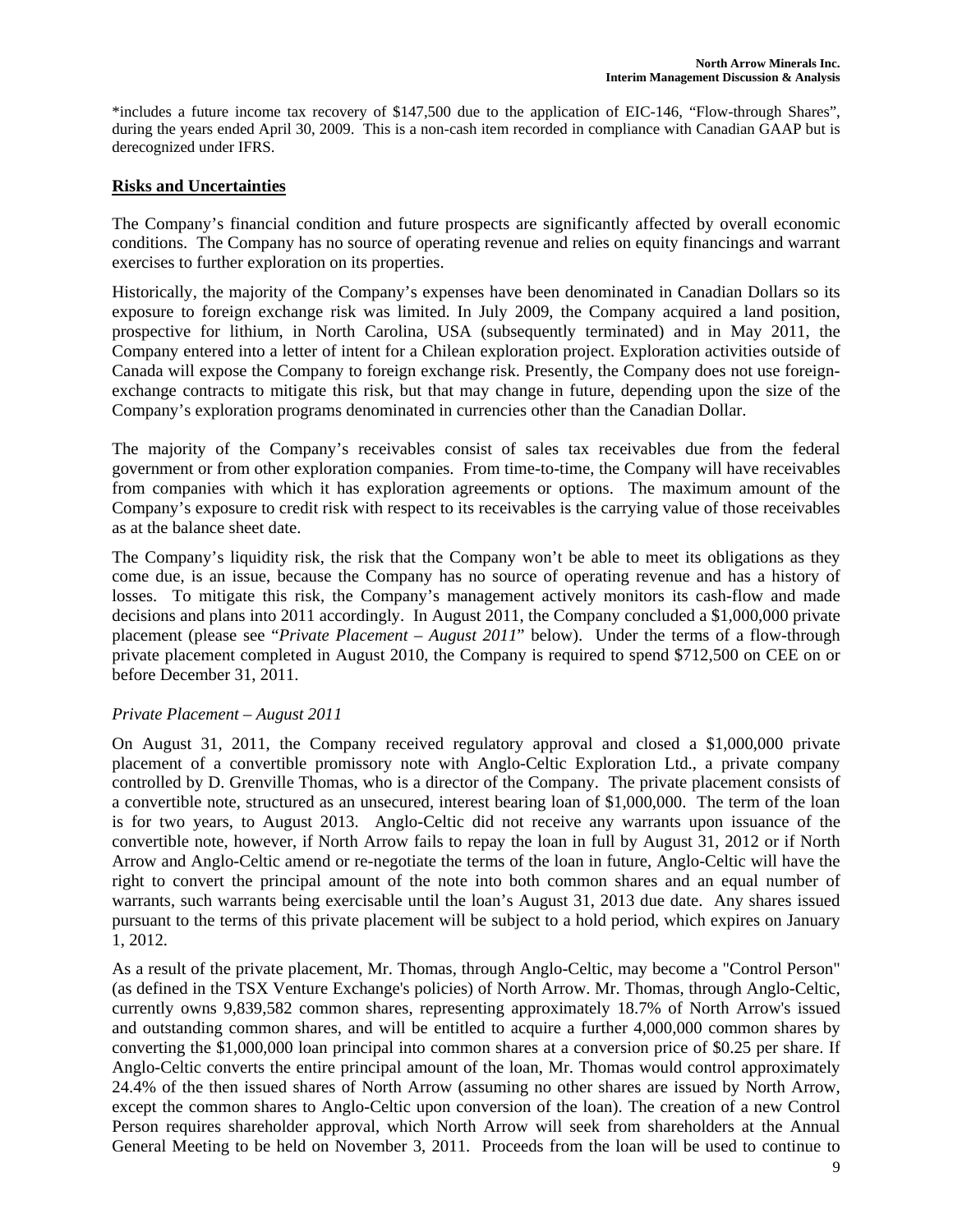fund North Arrow's exploration activities in South America and for working capital purposes however, the Company will require additional financing in the future as it has no source of cash flow from operations.

Actual funding requirements may vary from those planned due to a number of factors, including the progress of exploration activity and the Company's ability to raise additional funds at favourable terms. Management recognizes there will be risks involved that may be beyond their control. The Company intends to continue to use various strategies to minimize its dependence on equity capital, including the securing of joint venture partners where appropriate.

The Company's ability to generate cash is very much affected by the current market conditions, its share price and third party interest in its assets. Dilution to existing shareholders from an equity financing increases as the share price decreases. The Company has no credit facilities that could be used for ongoing operations because it has no operating cash flow. The funds that the Company does have that aren't required in the short-term for exploration or overhead expenditures are invested for up to 90 days in Bankers' Acceptance or Bankers' Deposit Notes to reduce the Company's exposure to credit risk. The Company has no exposure to asset-backed commercial paper nor does the Company have any long-term debt. The \$1 million convertible note payable to Anglo-Celtic, is a significant liability for the Company, although it is unsecured. Should Anglo-Celtic choose to convert the loan principal and interest into common shares, this will result in dilution to existing shareholders.

The Company's most significant fixed costs relate to management of the company and the costs associated with maintaining a TSXV listing. Following the closing of the private placement of the convertible note described above, the Company has sufficient financial resources to keep its material landholdings and the majority of its non-material landholdings in good standing into 2012. Furthermore, the Company has also incurred sufficient exploration expenditures on these properties to keep them in good standing with the respective provincial and territorial governments into 2012 as well. The flowthrough funds raised in August 2010 can be spent up to December 31, 2011. The Company's management actively manages its landholdings in an effort to keep those landholdings with the greatest exploration potential in good standing for as long as possible. The Company's management regularly reviews its cash position against future plans and makes decisions regarding these plans accordingly.

### **Liquidity and Capital Resources**

Working capital as at July 31, 2011 was \$221,735 as compared to working capital of \$707,567 at April 30, 2011. Cash decreased by \$112,791 in the Current Period (Comparative Period – decreased by \$239,017), to \$559,169 as at July 31, 2011 (Comparative Period - \$887,107). Cash flow used for operations was \$188,114, (Comparative Period - \$159,920) while cash flows from financing activities increased the Company's cash position by \$Nil (Comparative Period - \$222,600).

The Company's primary investing activity is the acquisition and exploration of mineral properties. During the Current Period, the Company spent \$86,909 to acquire and explore its mineral property interests (Comparative Period - \$301,697).

As at July 31, 2011, the Company had 5,157,000 outstanding stock options with exercise prices that range from \$0.20 to \$0.40 and 6,109,667 warrants with exercise prices ranging from \$0.25 to \$0.30.

Actual funding requirements may vary from those planned due to a number of factors, including the progress of exploration activity and the Company's ability to raise additional funds at favourable terms. Management recognizes there will be risks involved that may be beyond their control. The Company intends to continue to use various strategies to minimize its dependence on equity capital, including the securing of joint venture partners where appropriate.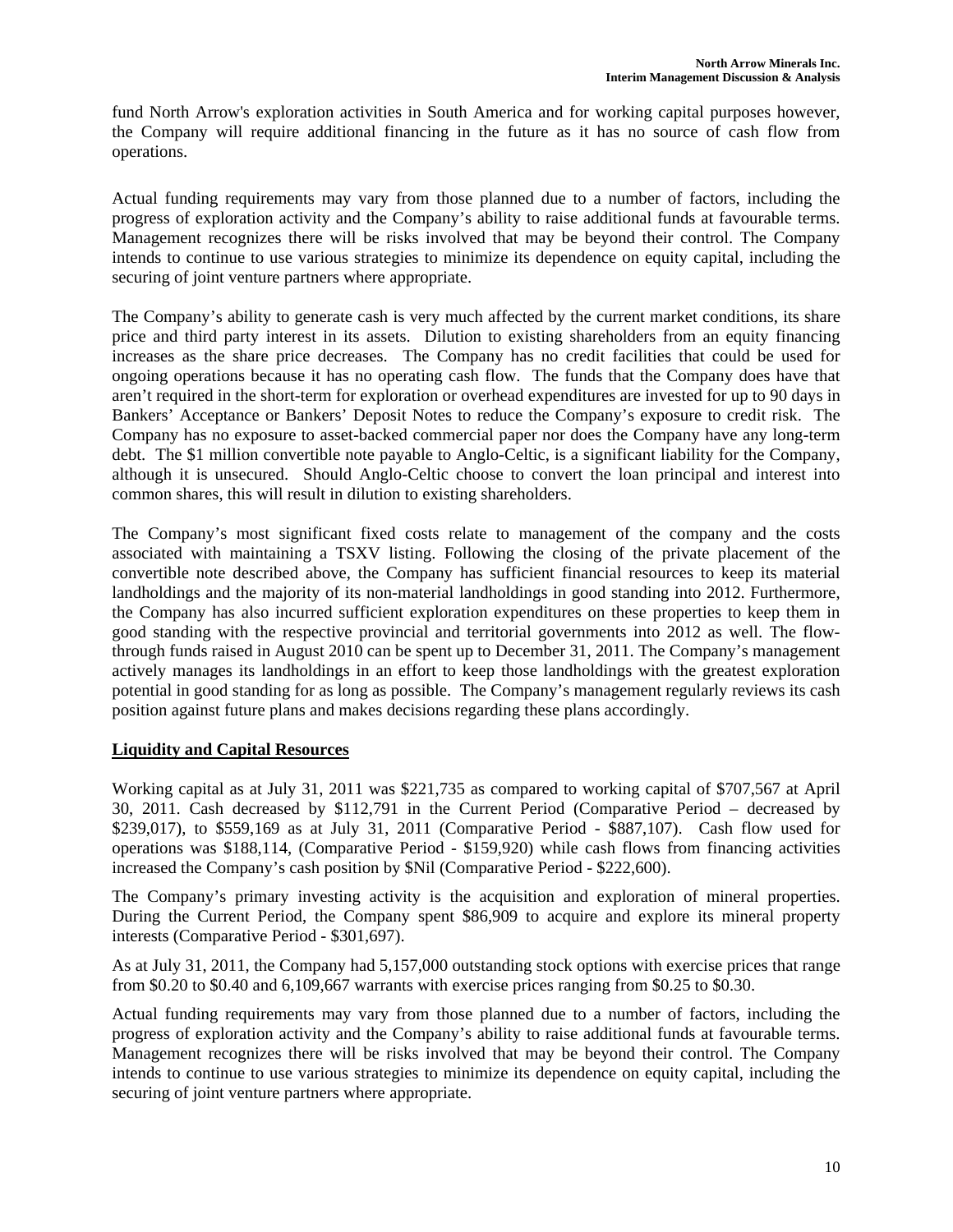The Company's ability to generate cash is very much affected by the current market conditions, its share price and third party interest in its assets. Fewer dollars are available for investment in the current equity markets. However, recent emphasis on finding "green" energy sources has generated an interest in lithium prospects and the Company is actively exploring for lithium at several of its projects. Dilution to existing shareholders from an equity financing increases as the share price decreases. The Company has no credit facilities that could be used for ongoing operations because it has no operating cash flow. The funds that the Company does have that aren't required in the short-term for exploration or overhead expenditures are invested for up to 90 days in Bankers' Acceptance or Bankers' Deposit Notes to reduce the Company's exposure to credit risk. The Company has no exposure to asset-backed commercial paper nor does the Company have any long-term debt.

The Company's most significant fixed costs relate to salary expense for its one full-time employee and the costs associated with maintaining a TSXV listing. The Company has sufficient financial resources to keep its material landholdings and the majority of its non-material landholdings in good standing into 2012. The Company's management actively manages its landholdings in an effort to keep those landholdings with the greatest exploration potential in good standing for as long as possible. The Company's management regularly reviews its cash position against future plans and makes decisions regarding these plans accordingly.

The Company expects that additional financings will be required to continue to further exploration efforts at its various exploration properties and to maintain its listing on the TSXV. In the interim, the Company is seeking to maximize the results received from its exploration efforts, to minimize variable expenses to the extent possible and to seek joint venture partners to continue to further exploration of its mineral properties.

## **Outstanding Share Data**

The Company's authorized capital is unlimited common shares without par value. As at October 24, 2011, there were 52,758,378 common shares issued and outstanding. As at October 24, 2011 the Company had the following options and warrants outstanding:

|                |               |            | Number of     |                    |  |
|----------------|---------------|------------|---------------|--------------------|--|
|                | Number of     | Exercise   | <b>Shares</b> |                    |  |
|                | <b>Shares</b> | Price      | Vested        | <b>Expiry Date</b> |  |
| <b>Options</b> | 148,000       | \$<br>0.25 | 148,000       | March 29, 2012     |  |
|                | 1,125,000     | 0.40       | 1,125,000     | August 7, 2012     |  |
|                | 1,410,000     | 0.20       | 1,410,000     | June 4, 2014       |  |
|                | 200,000       | 0.30       | 200,000       | September 2, 2014  |  |
|                | 1,000,000     | 0.20       | 250,000       | March 7, 2016      |  |
|                | 1,220,000     | 0.20       | 305,000       | May 12, 2016       |  |
| Warrants       | 1,979,167     | 0.25       | 1,979,167     | February 20, 2012  |  |

### **Transactions with Related Parties**

|                                                             | <b>July 31, 2011</b> | April 30, 2011 |
|-------------------------------------------------------------|----------------------|----------------|
| Strongbow, a company with two common directors and a common |                      |                |
| officer                                                     | 16.002               | 17,655         |
| Stornoway, a company with a common officer                  | 4.222                | 12,206         |
| Directors and Officers                                      | 64.690               | 39,637         |
|                                                             | 84.914               | 69.498         |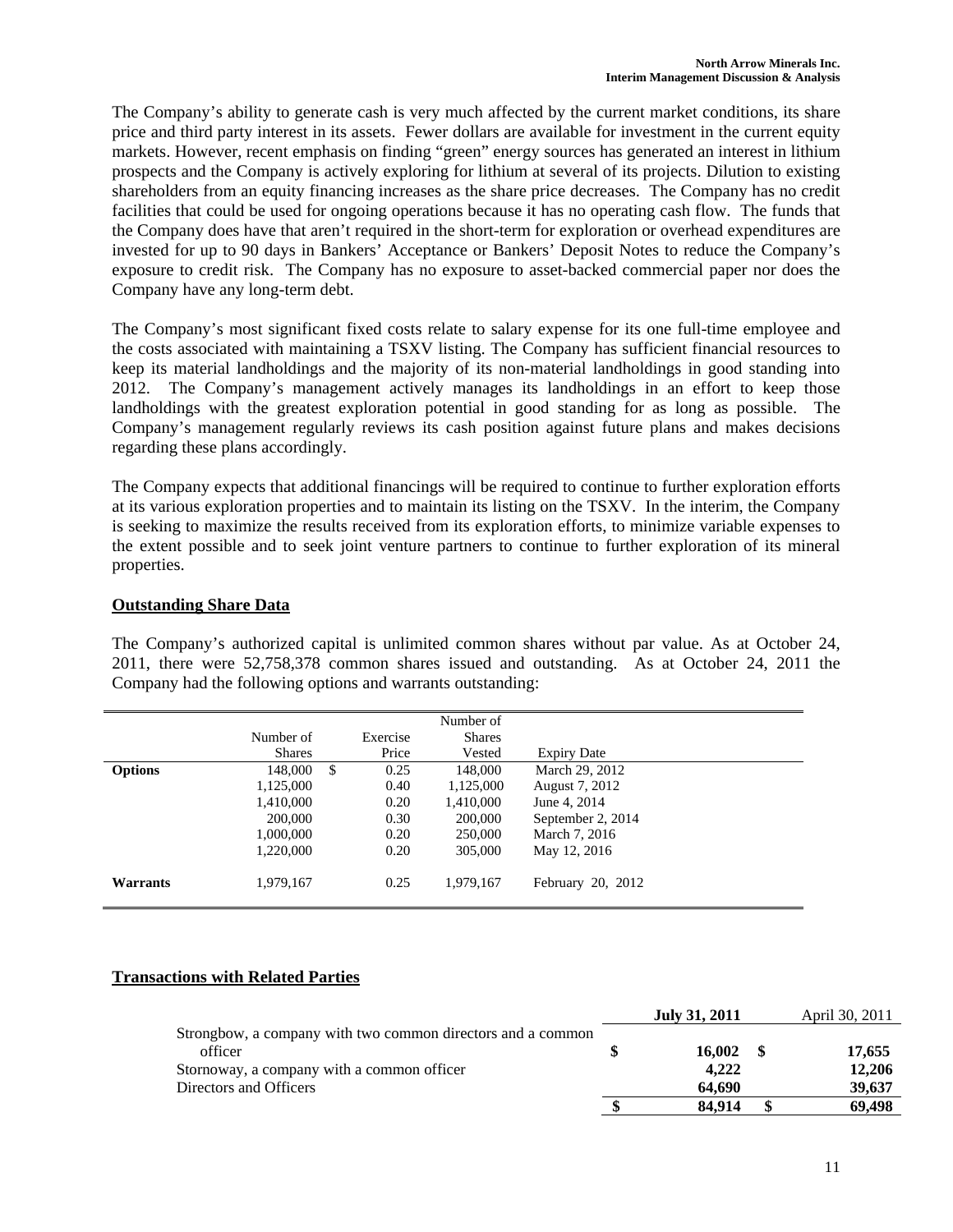- a) During the three months ended July 31, 2011, the Company paid or accrued \$21,752 (July 31, 2010 - \$36,568) for shared technical services and rent to Strongbow.
- b) During the three months ended July 31, 2011, the Company paid or accrued \$4,597 (July 31, 2010 - \$8,268) for administrative and accounting services to Stornoway.
- c) During the three months ended July 31, 2011, the Company paid consulting fees of \$55,000 (July 31, 2010 - \$Nil) to a company controlled by a director and a company controlled by an officer of the Company.
- d) Included in prepaid expenses as at July 31, 2011 is \$10,000 (April 30, 2011 \$Nil) paid to the President of the Company for future management services.
- e) During the three months ended July 31, 2011, the Company paid or accrued \$4,015 (July 31, 2010 - \$Nil) for office rent to a company controlled by a director.

 The remuneration of directors and other members of key management personnel during the three month period ending July 31, 2011 were as follows:

|                                                            | <b>Three Months</b><br><b>Ended July 31, 2011</b> | Three Months Ended<br>July 31, 2010 |        |  |
|------------------------------------------------------------|---------------------------------------------------|-------------------------------------|--------|--|
| Salaries <sup>1</sup><br>Share-based payments <sup>2</sup> | 89,644<br>81,583                                  |                                     | 76,396 |  |
| Total                                                      | \$<br>171,227                                     |                                     | 76,396 |  |

1 – When key management is working specifically on mineral properties their time is capitalized against the mineral property.

2 - Share-based payments are the fair value of options that have been granted to directors and key management personnel.

#### **Changes in Accounting Policy Including Initial Adoption of IFRS**

The Current Quarter is the first reporting period that condensed consolidated interim financial statements have been prepared in accordance with IFRS, and specifically, in accordance with IAS 34 – Interim Financial Reporting. The Company adopted IFRS in accordance with IFRS 1, First-time Adoption of International Financial Reporting Standards ("IFRS 1") as of May 1, 2011. The first date at which IFRS was applied was May 1, 2010 (the "Transition Date").

As stated in Note 2 of the Company's condensed interim consolidated financial statements, the financial statements as of July 31, 2011 are the Company's first consolidated financial statements prepared in accordance with IFRS. The accounting policies in Note 3 have been applied in preparing the consolidated financial statements for the three months ended July 31, 2011 and 2010, the consolidated financial statements for the year ended April 30, 2011, and the opening IFRS consolidated statement of financial position as at May 1, 2010 (the "Transition Date").

In preparing the opening IFRS consolidated statement of financial position and the consolidated financial statements for the three month period ended July 31, 2011, the Company has adjusted amounts reported previously in consolidated financial statements that were prepared in accordance with GAAP. An explanation of how the transition from GAAP to IFRS has affected the Company's financial position is set out below.

IFRS 1, First-time Adoption of International Financial Reporting Standards ("IFRS 1") sets forth guidance for the initial adoption of IFRS. Under IFRS 1 the standards are applied retrospectively at the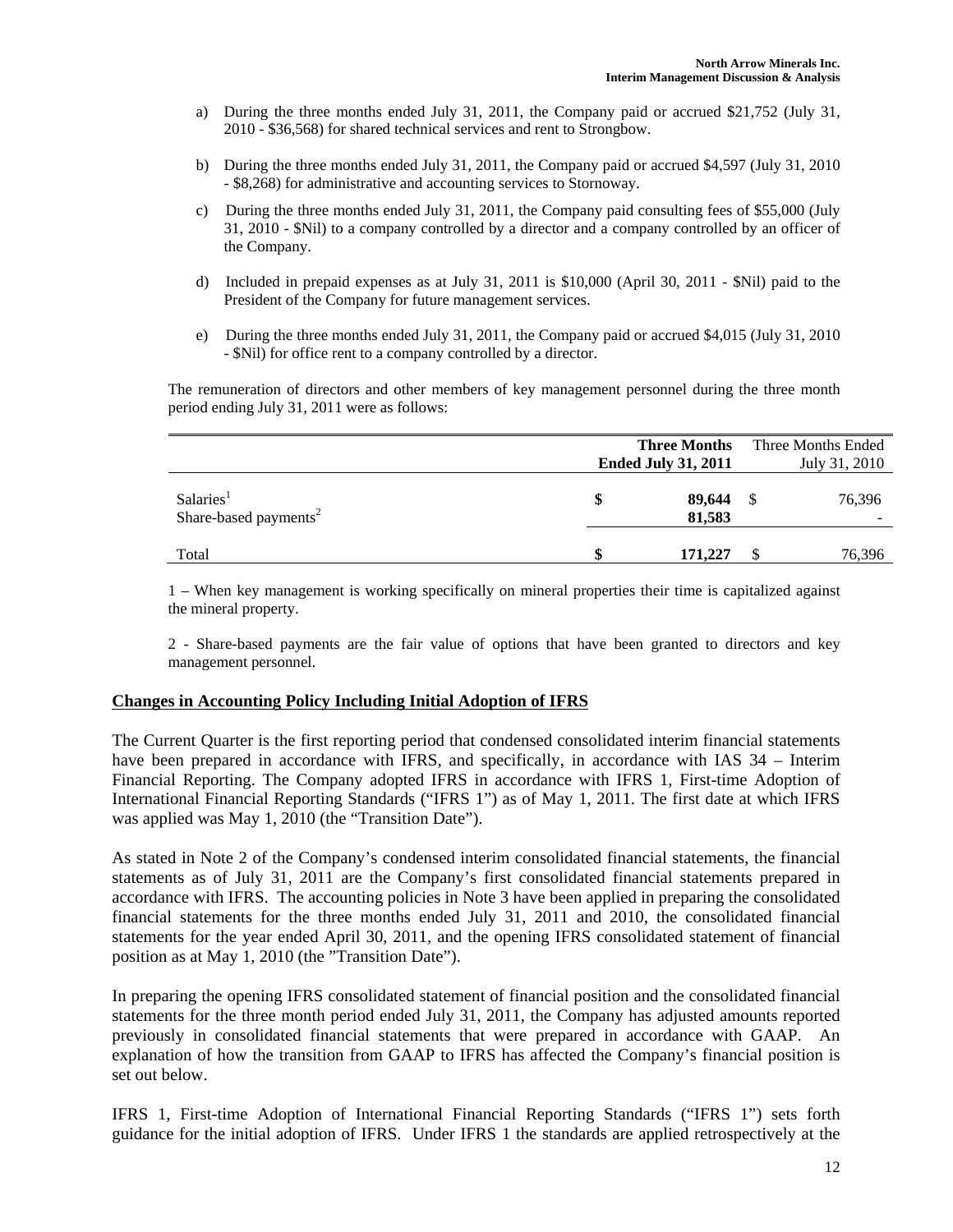transitional statement of financial position date with all adjustment to assets and liabilities taken to retained earnings unless certain exemptions are applied. The Company has applied the following exemptions to its opening statement of financial position dated May 1, 2010:

### **a) Business Combinations**

IFRS 1 indicates that a first-time adopter may elect not to apply IFRS 3, Business Combinations retrospectively to business combinations that occurred before the date of transition to IFRS. The Company has chosen this election and will apply IFRS 3 to business combinations prospectively from the Transition Date.

## **b) Share-based Payment Transactions**

IFRS 1 encourages, but does not require, first-time adopters to apply IFRS 2 Share-based Payment to equity instruments that were granted on or before November 7, 2002, or equity instruments that were granted subsequent to November 7, 2002 and vested before the later of the date of transition to IFRS and January 1, 2005. The Company has not applied IFRS 2 to equity instruments granted and vested prior to the Transition Date.

## **c) Estimates**

In accordance with IFRS 1, an entity's estimates under IFRS at the date of transition to IFRS must be consistent with estimates made for the same date under previous GAAP, unless there is objective evidence that those estimates were in error. The Company's IFRS estimates as of May 1, 2010 are consistent with its Canadian GAAP estimates for the same date.

### **Reclassification Within Equity Section**

As at May 1, 2010 the GAAP "contributed surplus" account was reclassified to "share-based payment reserve" as terminologies differ under IFRS.

### **Significant Adjustments**

IFRS 6 requires all exploration costs incurred before a company has obtained legal rights to explore a specific area to be expensed in the year that they are incurred. Management has determined that under IFRS the Company's accounting policy for exploration and evaluation assets is that exploration expenditures should be expensed and only capitalized to Exploration and Evaluation Assets after the legal rights to explore the property have been obtained. Consequently, on transition to IFRS, \$56,537 of capitalized exploration and evaluation assets existed at May 1, 2010 which were capitalized before legal title was obtained. These costs have been derecognized and expensed in Deficit.

The accounting policy under IFRS 2 has been retrospectively applied to all equity instruments granted after November 7, 2002 and that have not vested at May 1, 2010. IFRS 2 requires share-based payments to be fair valued at the grant date and charged through the statement of loss over the vesting period using the graded method of vesting. The straight line method of amortization, used by the Company in accordance with Canadian GAAP, is disallowed. The expense of performance options under Canadian GAAP is typically recognized when the performance criteria are met and is often called "cliff vesting" where all of the expense is recognized upon satisfaction of the performance criteria. However, under IFRS the expense associated with performance options must be spread over the expected vesting period of the performance options.

On transition to IFRS, future income tax recoveries previously recognized due to flow through share issuances need to be derecognized. Consequently on May 1, 2010, \$978,667 in future income tax recoveries related to prior years were reversed. In addition, the Company has adopted a policy under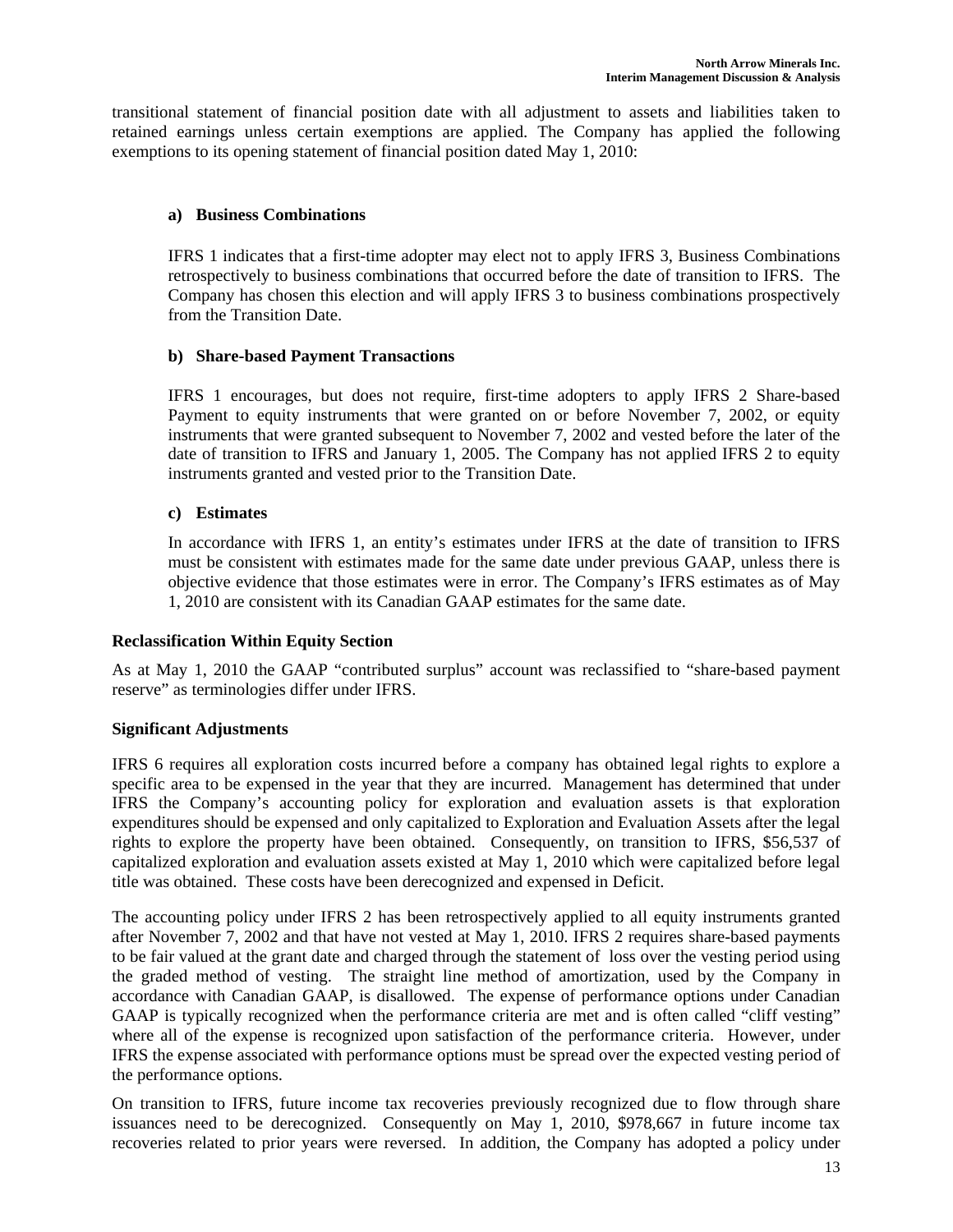IFRS where the proceeds from a flow-through share offering are to be allocated between the sale of the shares and the sale of the income tax benefit. The allocation is made based on the difference between the quoted market price of the existing shares and the amount an investor pays for the flow-through shares. This flow-through premium is recorded as a liability that is reduced when qualifying flow-through expenditures are incurred. The reduction of the flow-through liability is offset by an increase in the deferred tax liability and due to the valuation allowance recognized, in the Company's case it is treated as a deferred tax recovery. This has resulted in a re-classification between deficit and share capital at May 1, 2010 of \$978,667.

## **Off-Balance Sheet Arrangements**

Not applicable.

## **Financial Instruments**

The Company's financial instruments consist of cash, marketable securities, receivables, accounts payable and accrued liabilities, and due to related parties. Cash is carried at fair value using a level 1 fair value measurement. The carrying value of receivables, accounts payable and accrued liabilities, and due to related parties approximate their fair values due to their immediate or short-term maturity. Marketable securities are recorded at fair value based on the quoted market prices in active markets at the balance sheet date, which is consistent with level 1 of the fair value hierarchy.

The Company is exposed to a variety of financial risks by virtue of its activities, including credit risk, interest rate risk, liquidity risks, foreign currency risk, and equity market risk. The Company's objective with respect to risk management is to minimize potential adverse effects on the Company's financial performance. The Board of Directors provides direction and guidance to management with respect to risk management. Management is responsible for establishing controls and procedures to ensure that financial risks are mitigated to acceptable levels.

### *Credit risk*

Credit risk is the risk of financial loss to the Company if a counter-party to a financial instrument fails to meet its contractual obligations. The Company manages credit risk by investing its excess cash in shortterm investments with investment grade ratings, issued by a Canadian chartered bank. The Company's receivables consist primarily of sales tax receivables due from the federal government and receivables from companies with which the Company has exploration agreements or options. The maximum exposure to credit risk at the reporting date is the carrying value of the Company's receivables and cash.

### *Interest rate risk*

Interest rate risk is the risk that the fair value or future cash flows of a financial instrument will fluctuate because of changes in market interest rates. Financial assets and liabilities with variable interest rates expose the Company to interest rate risk with respect to its cash flow. The risk that the Company will realize a loss as a result of a decline in the fair value of any short-term investment included in cash and equivalents is limited because these investments, although readily convertible into cash, are generally held to maturity.

### *Liquidity risk*

Liquidity risk is the risk that the Company will not be able to meet its obligations as they become due. The Company's ability to continue as a going concern is dependent on management's ability to raise the funds required through future equity financings, asset sales or exploration option agreements, or a combination thereof. The Company has no regular cash flow from its operating activities. The Company manages its liquidity risk by forecasting cash flow requirements for its planned exploration and corporate activities and anticipating investing and financing activities. Management and the Board of Directors are